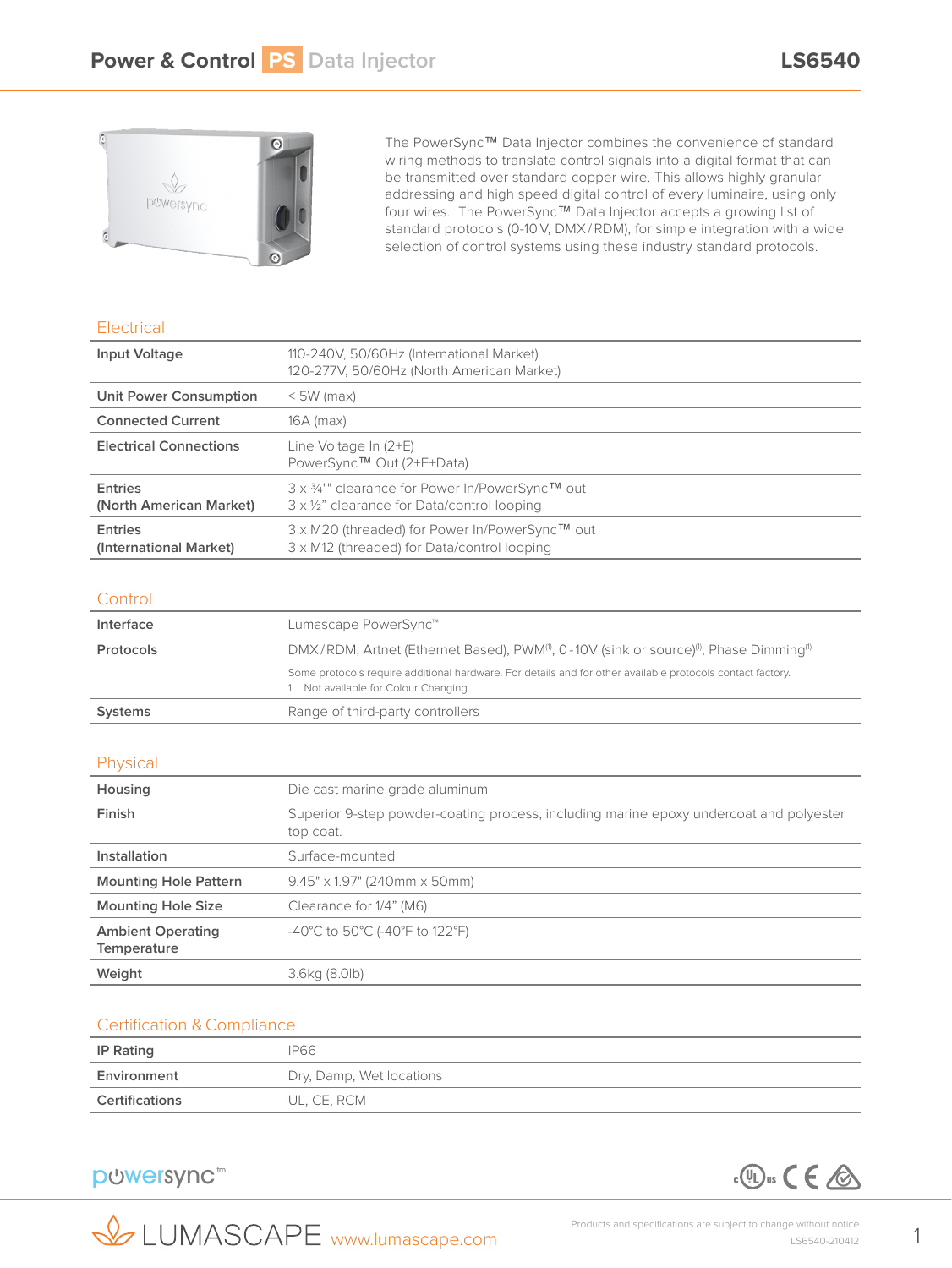Dimensions







## Order Code



| LS6438                     |            |
|----------------------------|------------|
| <b>Input Voltage</b>       | Code       |
| 220-240V                   | 010        |
| 120V                       | $(14^{2})$ |
| 240-277V                   |            |
| Required for phase dimming |            |

applications only (1) International market

(2) North American market

Custom RAL CC<sup>(1)</sup> (1) Please provide RAL colour.

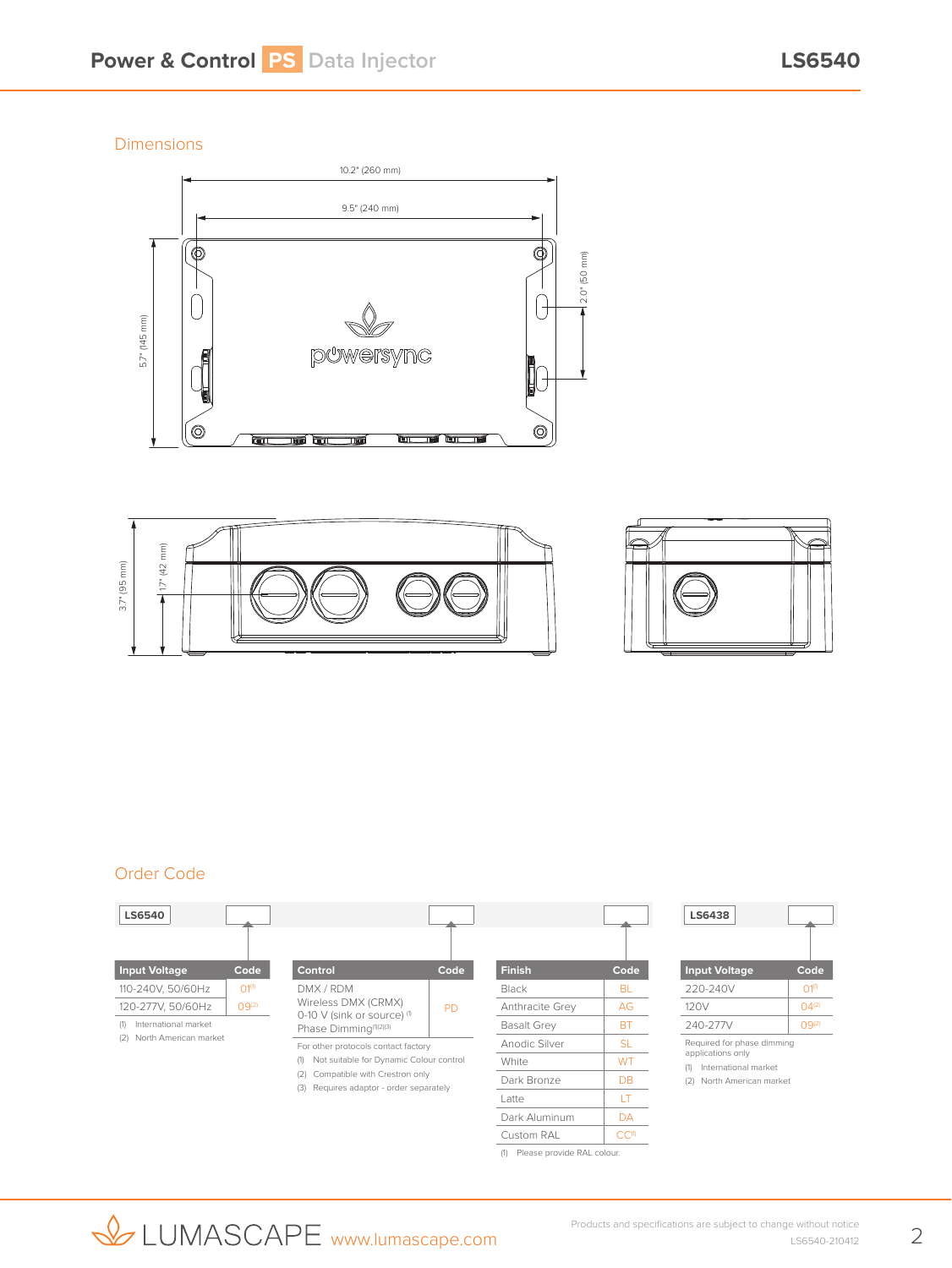## **Network Topology** - PowerSync™ Dimmable



#### Up to 45 luminaires per run under the following conditions:

- □ Max total cable run length 150m (492') in up to two trunk cables
- □ For run lengths in excess of 30m (100'), the *data* wire gauge cannot exceed 14 AWG (2.5mm<sup>2</sup>)
- □ For run lengths up to 30m (100'), the *data* wire gauge is not governed
- □ Refer to 'Maximum Circuit Load' table for circuit limitations
- $\Box$  Always observe local electrical codes for branch circuit current limitations

#### **Terminator** T

Use PowerSync™ terminator, supplied with leader cable to terminate last luminaire in chain.



**Maximum Current**

≤16.0A through LS6540 Data Injector.

### **Connection Type**

Circuits can be configured as either connectorised or hardwired. For details consult installation instructions and comply with local electrical codes

NOTE: The above diagrams are intended to show electrical pathways between luminaires and ancillary device. These diagrams are not intended to show type or colour of cord / wire, luminaire input voltage rating, wire gauge or approved use of the cord / wire supplied with luminaires.